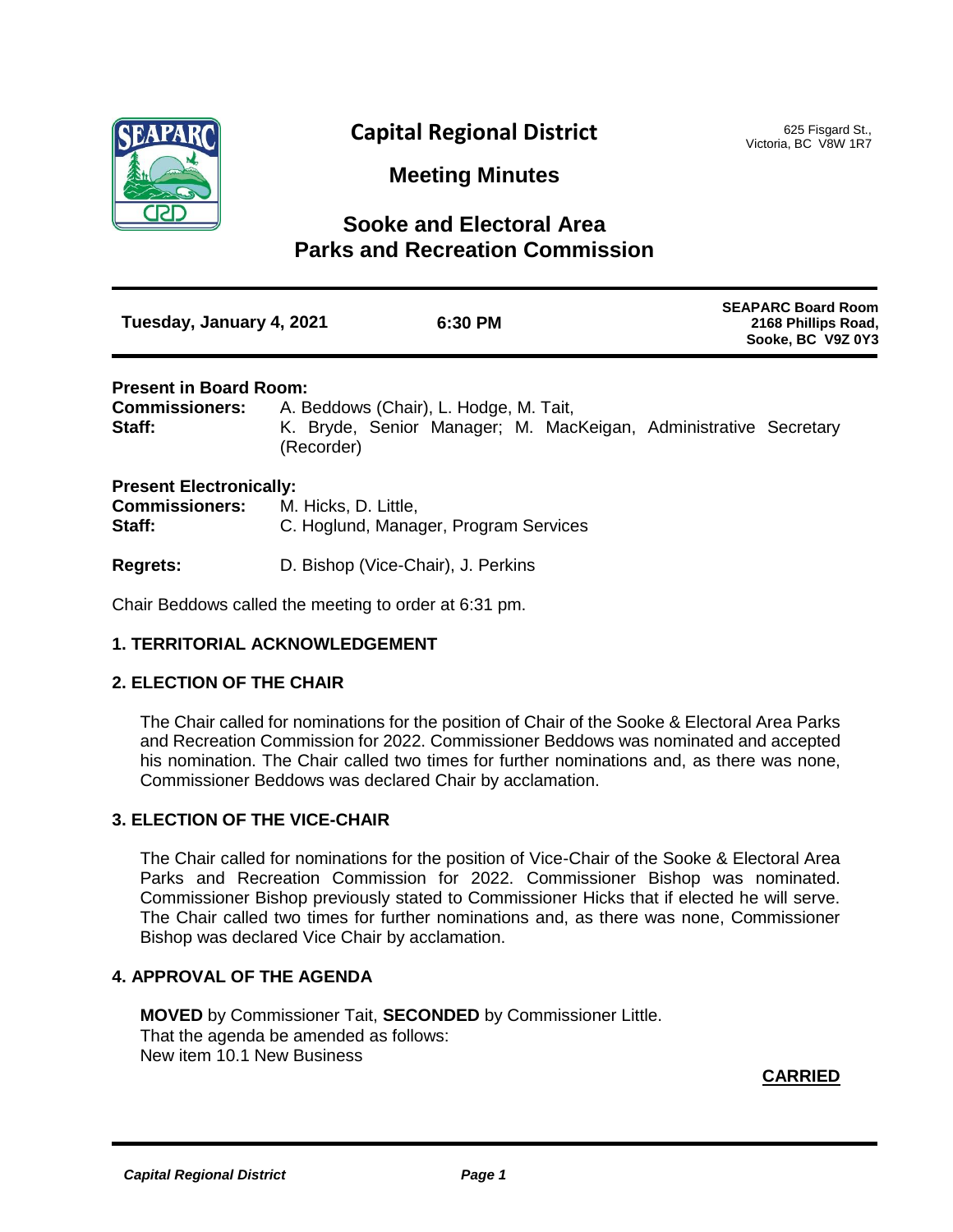## **5. ADOPTION OF MINUTES**

Minutes of the December 7, 2021 Sooke and Electoral Area Parks and Recreation **Commission** 

**MOVED** by Commissioner Tait, **SECONDED** by Commissioner Little, That the minutes of the Sooke Electoral Area Parks and Recreation Commission meeting of December 7, 2021 be adopted as circulated.

## **CARRIED**

## **6. CHAIR'S REMARKS**

Chair Beddows commented on the continued efforts of staff, appreciating the ongoing work during these difficult times, to provide programs and services to the community.

## **7. YOUTH MEMBER REPORT**

Commissioner Hodge provided an update on three methods to connect SEAPARC with the students of Edward Milne Community School (EMCS)

- Survey Update: in processes of developing a peer survey, with an online option via Google Forms and in person with Commissioner Hodge.
- The promotion of the SEAPARC Lifeguarding programs and EMCS play are delayed due to the extended winter break.

## **8. PRESENTATIONS/DELEGATIONS**

## **8.1 Commission Orientation**

K. Bryde provided an overview of the Commission Orientation PowerPoint presentation. The commission discussed the following topics:

 Development of a playground and/or splash pad at SEAPARC as indicated in the 2015 Strategic Plan.

## **9. COMMISSION BUSINESS**

## **9.1. Programs Services, Administration and Operations Update**

K. Bryde provided an overview of the report. The commission discussed the following topics:

 The Sooke Fine Arts Show 2022 and opportunities for youth involvement and promotion.

## **9.2. 2021 Financial Report - Verbal**

K. Bryde provided a verbal report on the preliminary year end financials, with revenue higher than forecasted and expenses lower than projected there is an anticipated surplus of approximately \$250,000 for 2021.The commission discussed the following topics:

- The potential financial impact in 2022 with the current Provincial Health Order closing the Weight Room and cancelling all fitness classes, capacity limits on other programs and services such as swimming and public skates.
- Opportunity to provide school age programming in the evenings, few program options currently available after 5:00pm for working families.